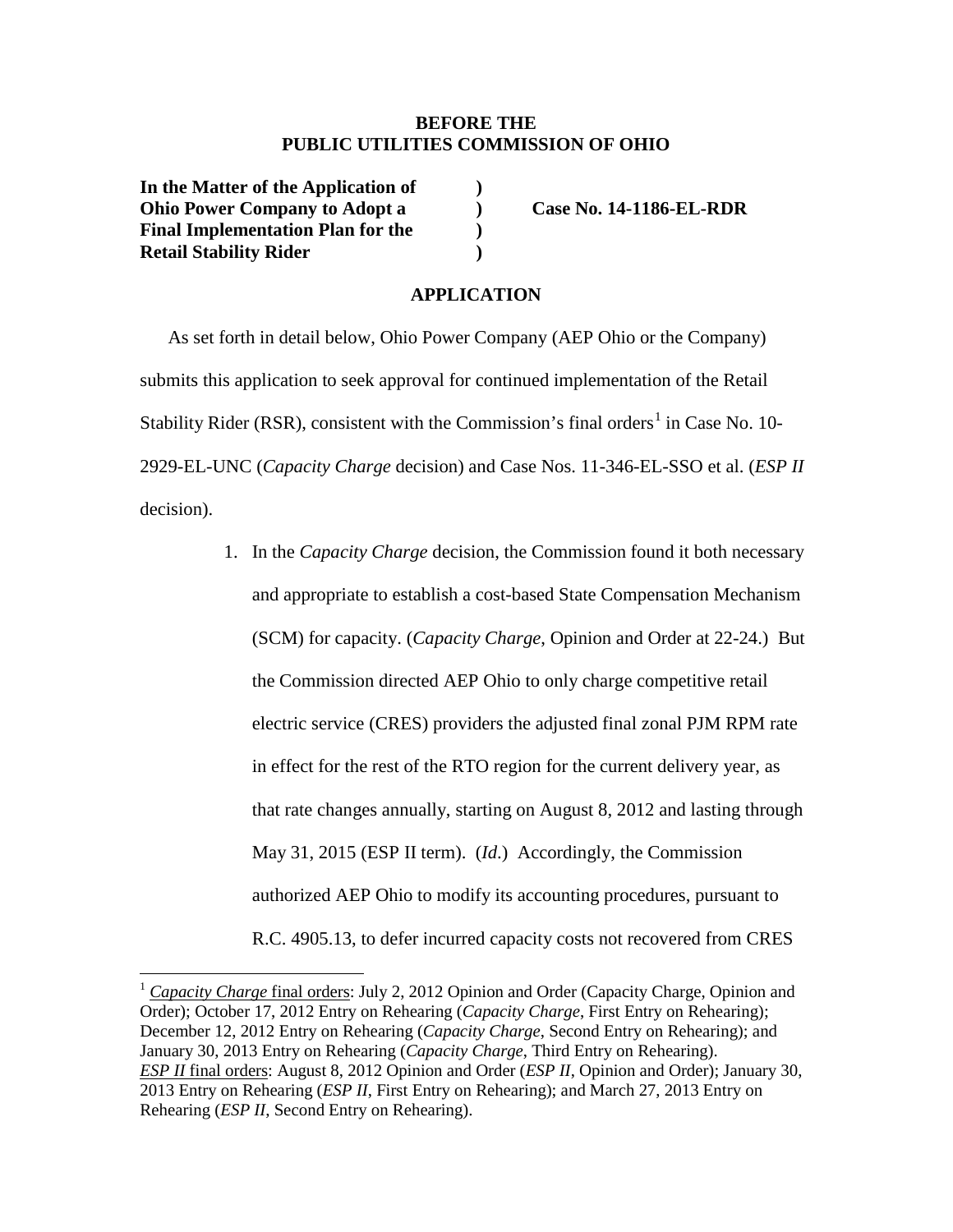provider billings during the ESP term to the extent that the total incurred capacity costs do not exceed \$188.88/MW-day (capacity deferral). (*Id*. at 23, 33, 35.)

- 2. In the *Capacity Charge* decision, the Commission authorized AEP Ohio to collect carrying charges on the capacity deferral based on the Company's long-term cost of debt, starting on August 8, 2012 and applied until such time as the capacity deferrals are fully recovered by the Company. (*Capacity Charge*, Opinion and Order at 23-24; First Entry on Rehearing at 43-44.)
- 3. In the *ESP II* decision, the Commission adopted the RSR and acknowledged that in doing so it "must address" recovery of the capacity deferral created in the *Capacity Charge* decision. (*ESP II*, Opinion and Order at 35.) Under the adopted RSR, customers would pay a \$3.50/MWh monthly charge until May 31, 2014, and \$4.00/MWh from June 1, 2014 to May 31, 2015, with AEP Ohio "allocat[ing] \$1.00 towards AEP-Ohio's deferral recovery, pursuant to the Capacity Case." (*ESP II,* Opinion and Order at 36.) The Commission indicated it would later determine the final deferral amount based on actual shopping statistics but also explicitly determined that any balance that remains at the conclusion of the Modified ESP shall be amortized over a three year period unless otherwise ordered by the Commission. (*Id*.) Finally in this regard, the Commission also made it clear that it was relying on its authority under R.C. 4928.144 to

2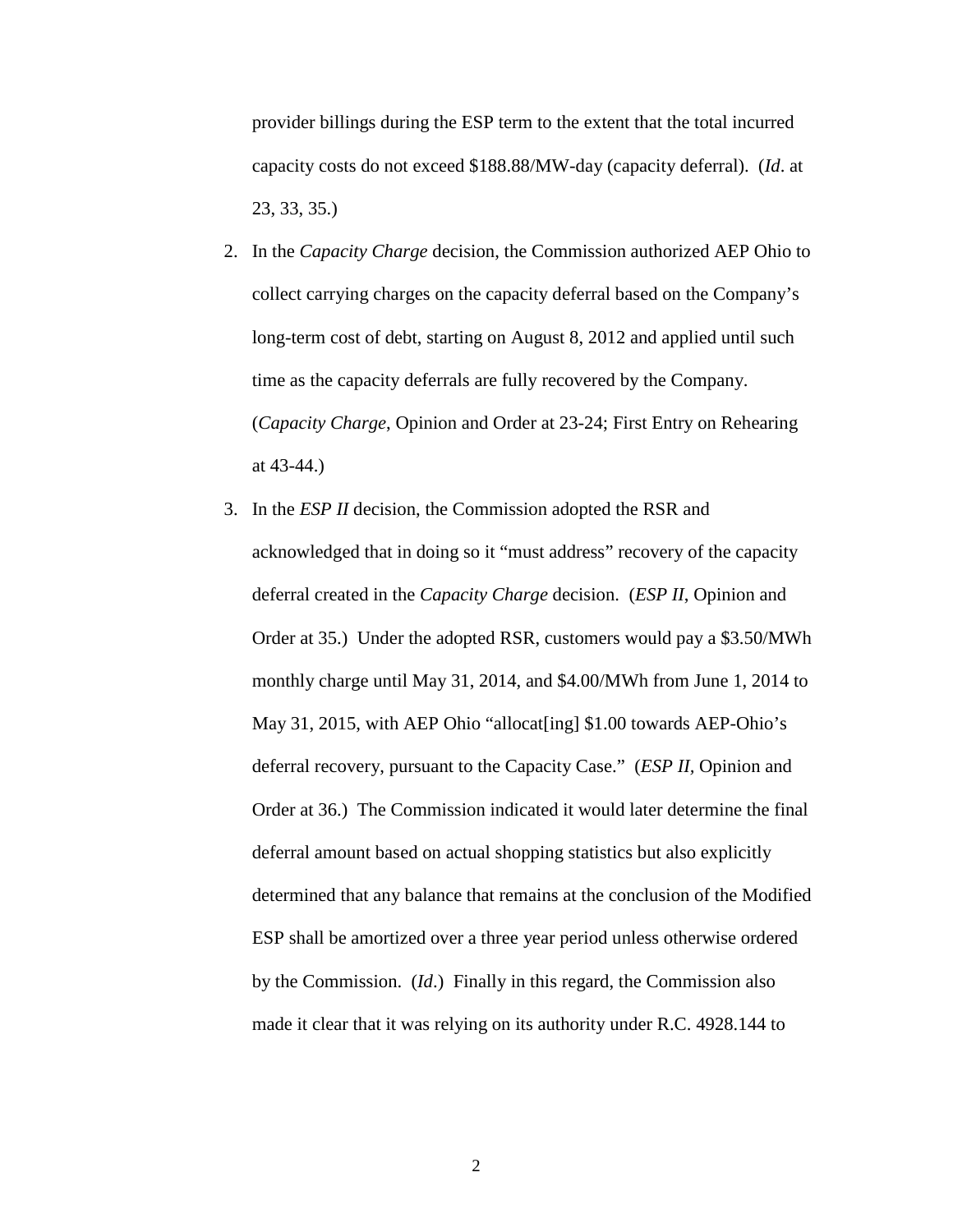include deferred recovery of the capacity deferrals that extend beyond the term of the ESP. (*Id*. at 52.)

- 4. In light of the foregoing, AEP Ohio proposes that the Commission adopt a final implementation plan providing for the continuation of a \$4.00/MWh RSR starting on June 1, 2015 and continuing until the deferral and carrying charges are fully recovered, subject to the following terms and conditions:
	- a. Starting on June 1, 2015, 100% of the RSR revenue will be applied to the balance of the capacity deferrals and applicable carrying charges calculated at 5.34% annually;
	- b. As reflected in Exhibit A, continuation of the \$4/MWh RSR starting on June 1, 2015 is likely to involve a total post-ESP collection period of approximately thirty-two months, which is comparable to the three-year collection period originally anticipated in the *ESP II* decision. The rider rate will need to be reduced during the final month of collection, in order to match collected revenues with the final balance.
	- c. AEP Ohio shall provide quarterly updates to Staff of the current deferral balance starting after adoption of the final implementation plan and continuing until the capacity deferrals and carrying charges are fully collected.
	- d. A financial audit shall be conducted of the final capacity deferral balance as of May 31, 2015, which shall confirm that the deferral

3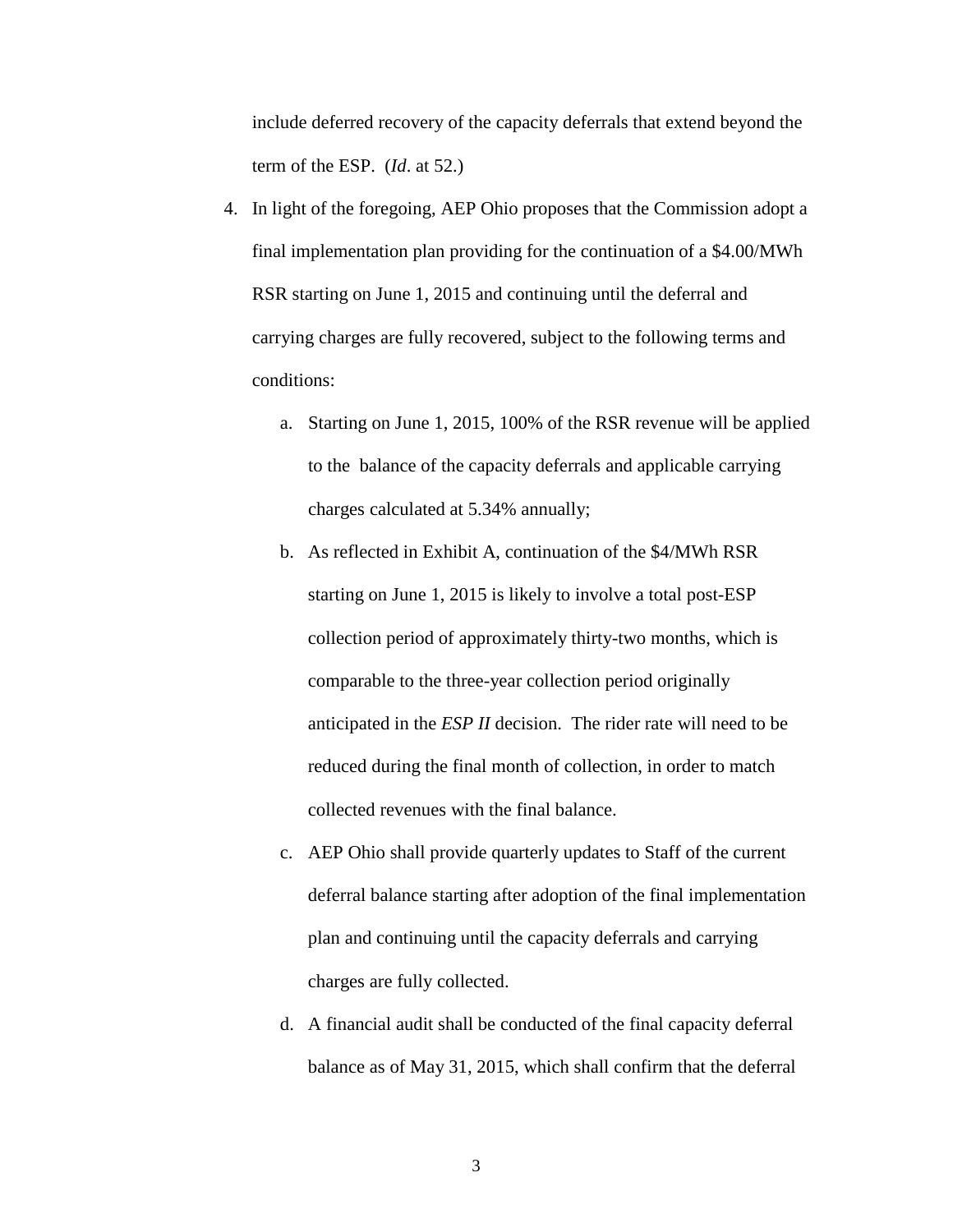balance equals the capacity costs incurred not to exceed \$188.88/MW-day times the quantity of shopping capacity provided less the applicable RPM revenue received less the \$1/MWh of RSR revenue received towards AEP-Ohio's deferral recovery from August 8, 2012 through May 31, 2015 plus applicable carrying charges.

- e. Any differences between the financial auditor's findings and the capacity deferrals (including carrying charges) reflected on AEP Ohio's accounting books shall be identified and described in a report filed in this docket. Unless the Company agrees to accept any such differences identified by the financial auditor, the Commission shall establish a hearing process to adjudicate the recommended adjustment. If no such differences are identified by the financial auditor, the audit report shall confirm the Company's capacity deferral balance and no adjustments will be made.
- f. Beyond the audit process described in the preceding paragraphs, the only adjustment to be made to the capacity deferrals and carrying charge balance is to reconcile revenues collected through the RSR allocated at \$1.00 /MWh with the final deferral/carrying charge balance as confirmed by the financial audit process.

4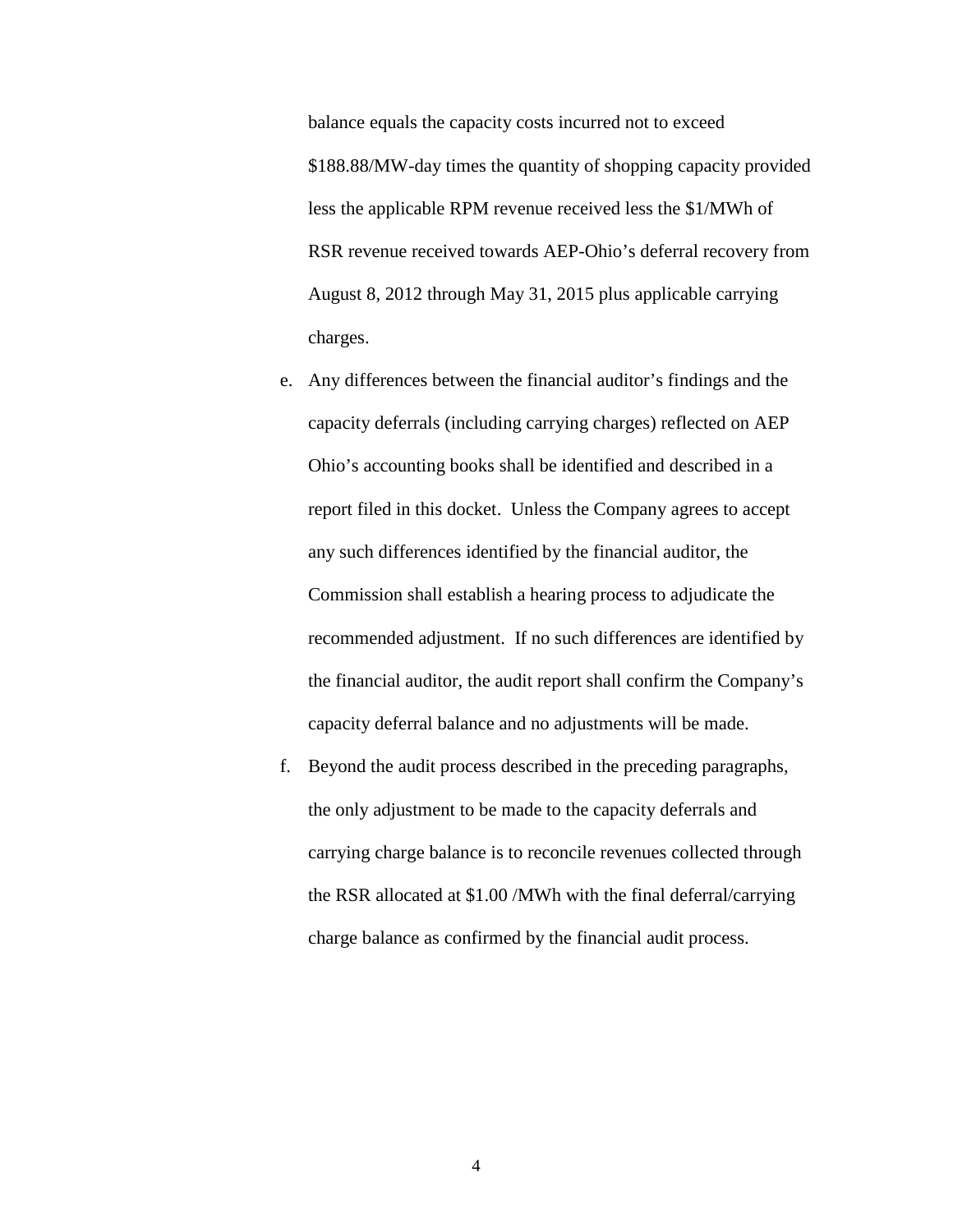**WHEREFORE,** based on the reasons stated above, the Commission should

expeditiously approve the Company's application and grant any other relief deemed

appropriate to facilitate approval of the application.

Respectfully submitted,

//s// Steven T. Nourse Steven T. Nourse Matthew J. Satterwhite American Electric Power Service Corporation 1 Riverside Plaza, 29<sup>th</sup> Floor Columbus, Ohio 43215 Telephone: (614) 716-1608 Fax: (614) 716-2950 Email: [stnourse@aep.com](mailto:stnourse@aep.com) [mjsatterwhite@aep.com](mailto:mjsatterwhite@aep.com)

## **Counsel for Ohio Power Company**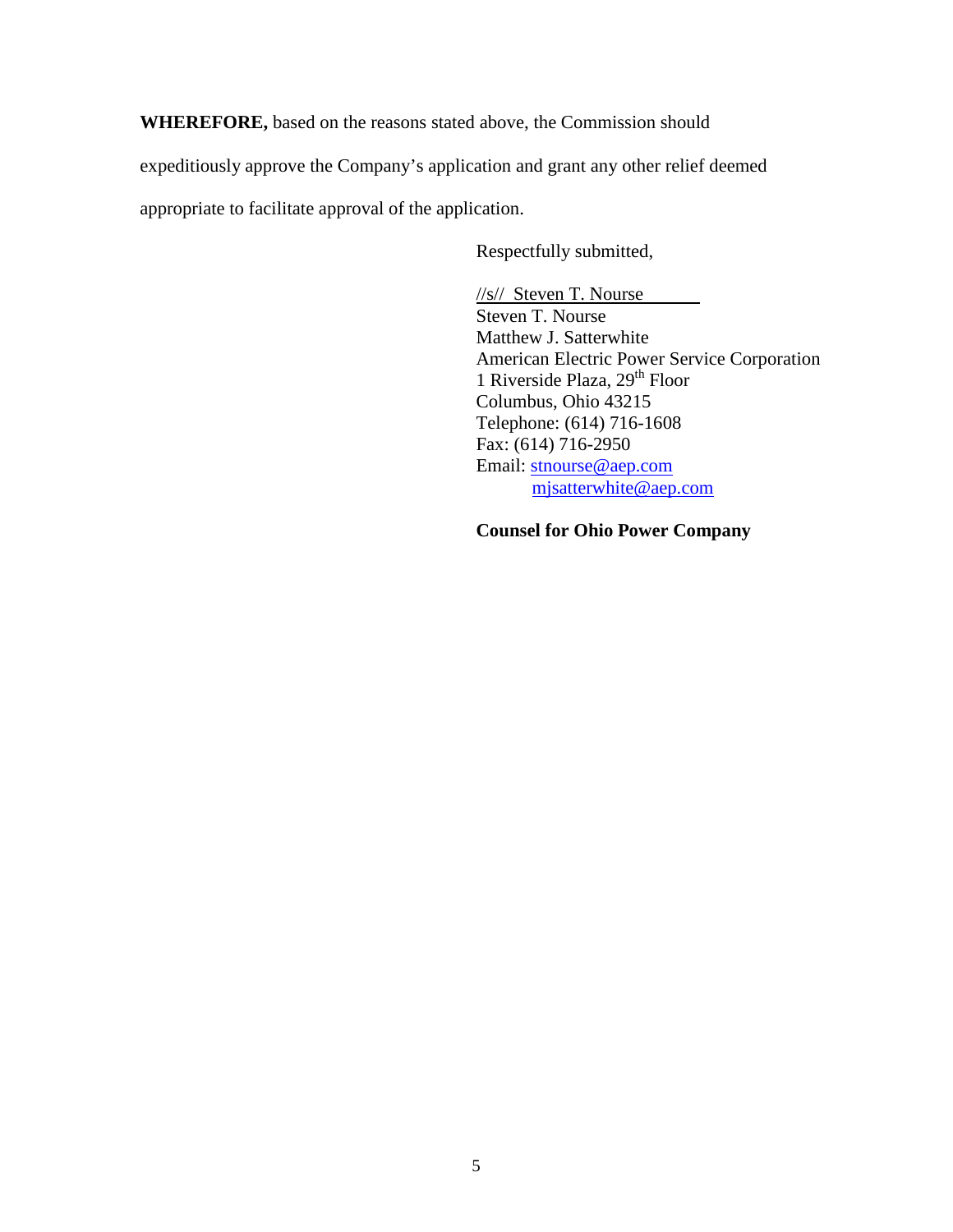|          | <b>Balance</b>                           |                   |          | <b>Balance</b> |                                    |
|----------|------------------------------------------|-------------------|----------|----------------|------------------------------------|
| Month    | Actual                                   | Projected         | Month    | Actual         | Projected                          |
| Aug 2012 | \$<br>11,663,510                         |                   | Jul 2015 |                | \$<br>418,464,677                  |
| Sep 2012 | \$<br>21,594,730                         |                   | Aug 2015 |                | \$<br>404,448,691                  |
| Oct 2012 | \$<br>35,228,441                         |                   | Sep 2015 |                | \$<br>393,048,997                  |
| Nov 2012 | \$<br>49,855,177                         |                   | Oct 2015 |                | \$<br>380,974,956                  |
| Dec 2012 | \$<br>65,815,566                         |                   | Nov 2015 |                | $\boldsymbol{\$}$<br>369,198,755   |
| Jan 2013 | $\boldsymbol{\mathsf{S}}$<br>82,335,627  |                   | Dec 2015 |                | \$<br>355,530,885                  |
| Feb 2013 | \$<br>97,773,073                         |                   | Jan 2016 |                | $\boldsymbol{\$}$<br>340,505,714   |
| Mar 2013 | \$<br>116,006,301                        |                   | Feb 2016 |                | $\boldsymbol{\$}$<br>327, 127, 229 |
| Apr 2013 | $\boldsymbol{\mathsf{S}}$<br>133,831,859 |                   | Mar 2016 |                | \$<br>313,611,947                  |
| May 2013 | $\boldsymbol{\mathsf{S}}$<br>153,051,754 |                   | Apr 2016 |                | $\boldsymbol{\$}$<br>302,927,023   |
| Jun 2013 | \$<br>170,935,026                        |                   | May 2016 |                | $\boldsymbol{\$}$<br>290,703,902   |
| Jul 2013 | $\boldsymbol{\mathsf{S}}$<br>189,319,277 |                   | Jun 2016 |                | $\mathbb{S}$<br>277,803,975        |
| Aug 2013 | $\boldsymbol{\mathsf{S}}$<br>208,704,250 |                   | Jul 2016 |                | $\mathbb{S}$<br>262,814,538        |
| Sep 2013 | \$<br>227,873,925                        |                   | Aug 2016 |                | \$<br>247,918,710                  |
| Oct 2013 | \$<br>248,069,872                        |                   | Sep 2016 |                | $\mathbb{S}$<br>235,877,896        |
| Nov 2013 | $\boldsymbol{\mathsf{S}}$<br>267,861,570 |                   | Oct 2016 |                | $\mathbb{S}$<br>223,158,611        |
| Dec 2013 | \$<br>288,060,392                        |                   | Nov 2016 |                | \$<br>210,482,125                  |
| Jan 2014 | $\boldsymbol{\mathsf{S}}$<br>308,641,812 |                   | Dec 2016 |                | $\mathbb{S}$<br>196,218,391        |
| Feb 2014 | $\mathcal{S}$<br>327,468,776             |                   | Jan 2017 |                | \$<br>180,267,374                  |
| Mar 2014 | \$<br>348,448,061                        |                   | Feb 2017 |                | \$<br>166, 357, 752                |
| Apr 2014 | \$<br>370,014,469                        |                   | Mar 2017 |                | $\mathbb{S}$<br>152,189,746        |
| May 2014 | \$<br>392,258,351                        |                   | Apr 2017 |                | $\boldsymbol{\$}$<br>140,464,823   |
| Jun 2014 |                                          | \$<br>396,337,671 | May 2017 |                | $\mathbb{S}$<br>127,543,639        |
| Jul 2014 |                                          | \$<br>400,095,034 | Jun 2017 |                | $\mathbb{S}$<br>113,994,208        |
| Aug 2014 |                                          | \$<br>404,107,297 | Jul 2017 |                | $\boldsymbol{\$}$<br>98,105,672    |
| Sep 2014 |                                          | \$<br>408,613,585 | Aug 2017 |                | \$<br>82,589,971                   |
| Oct 2014 |                                          | \$<br>413,446,366 | Sep 2017 |                | \$<br>69,762,451                   |
| Nov 2014 |                                          | \$<br>418,086,611 | Oct 2017 |                | $\hat{\mathcal{L}}$<br>56,262,107  |
| Dec 2014 |                                          | \$<br>422,438,041 | Nov 2017 |                | $\hat{\mathcal{L}}$<br>42,964,548  |
| Jan 2015 |                                          | \$<br>426,557,219 | Dec 2017 |                | $\hat{\mathcal{L}}$<br>27,809,510  |
| Feb 2015 |                                          | \$<br>430,469,178 | Jan 2018 |                | $\sqrt{\ }$<br>11,280,316          |
| Mar 2015 |                                          | \$<br>435,015,786 | Feb 2018 |                | $\hat{\mathcal{L}}$                |
| Apr 2015 |                                          | \$<br>440,001,388 | Mar 2018 |                | \$                                 |
| May 2015 |                                          | \$<br>444,933,602 | Apr 2018 |                | \$                                 |
| Jun 2015 |                                          | \$<br>432,893,045 | May 2018 |                | \$<br>$\overline{\phantom{a}}$     |

**EXHIBIT A Capacity Deferral and Carrying Charge Balance**